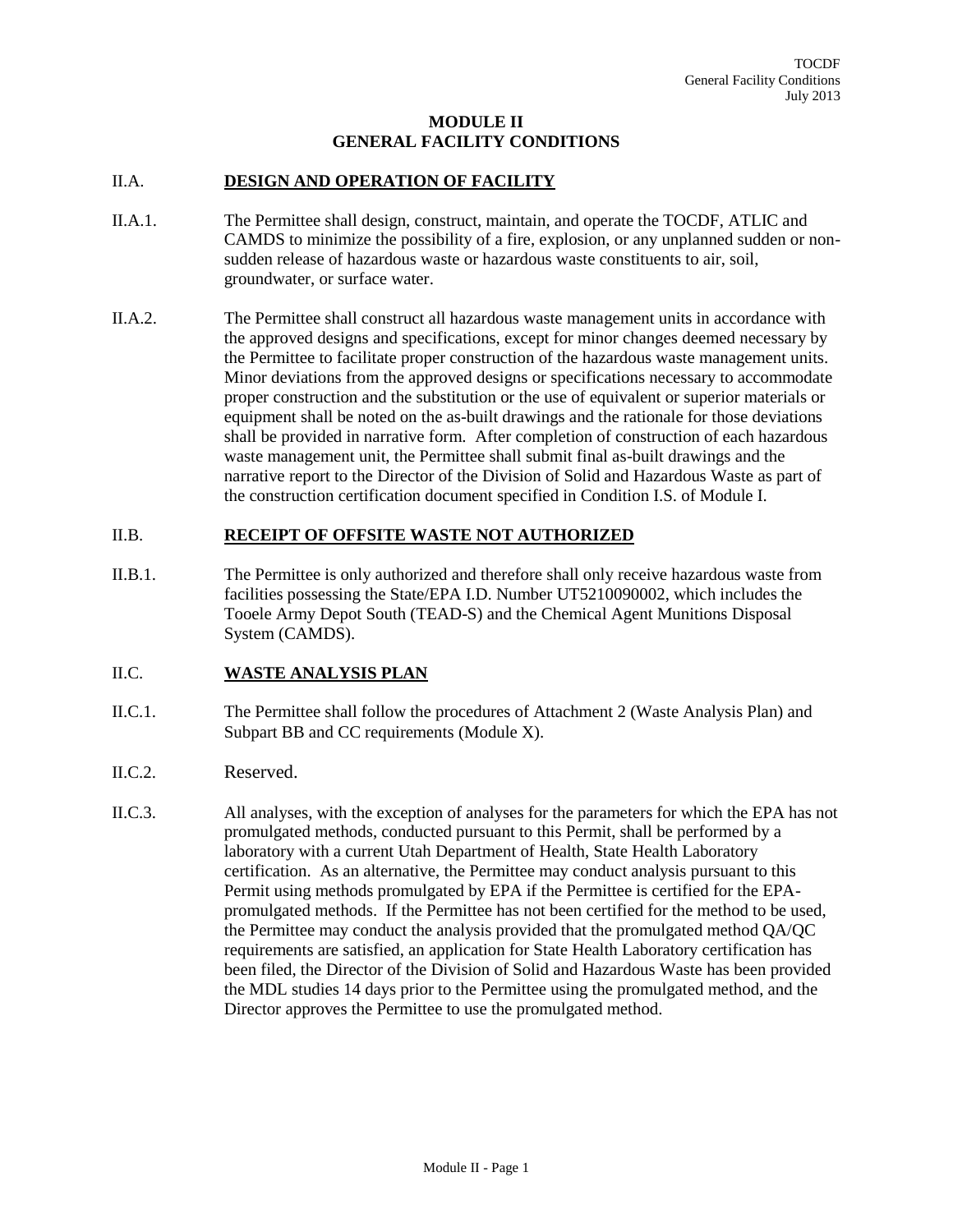#### II.D. **SECURITY PROCEDURES**

II.D.1. The Permittee shall comply with Attachment 4 (Security Procedures).

## II.E. **INSPECTION PLAN**

- II.E.1. The Permittee shall follow Attachments 5 (TOCDF Inspection Plan), Attachment 24 (CAMDS Inspection Plan) and 6 (Instrument Calibration Plan & Incinerator Waste Feed Interlock Function Test).
- II.E.2. Reserved.
- II.E.3. The Permittee shall remedy any deterioration or malfunction discovered by an inspection as required by R315-8-2.6(c). Inspection reports shall be recorded as required by R315-  $8-2.6(d)$ .
- II.E.4. The Permittee shall maintain a copy of Attachment 5 (TOCDF Inspection Plan), Attachment 24 (CAMDS Inspection Plan) at the Facility until the TOCDF, ATLIC and CAMDS are certified as clean closed.
- II.E.5. The Permittee shall make only the following revisions to Attachment 5 (TOCDF Inspection Plan), Attachment 24 (CAMDS Inspection Plan) without first obtaining a permit modification, in accordance with R315-3-4. The procedures designated under Condition II.L. shall be followed to implement these revisions:
- II.E.5.a. The Permittee may change orientations of inspection related items on inspection tables.

# II.F. **TRAINING PLAN**

- II.F.1. The Permittee shall ensure that all personnel who handle hazardous waste are trained in hazardous waste management, safety procedures and emergency procedures, as applicable to their job description in accordance with Attachment 7 (Training Plan). Documentation of training shall be maintained as specified in Attachment 7.
- II.F.2. The Permittee shall maintain a copy of Attachment 7 (Training Plan) at the Facility until the TOCDF, ATLIC and CAMDS are certified as clean closed.

#### II.G. **PREPAREDNESS AND PREVENTION**

- II.G.1. The Permittee shall follow Attachment 8 (Preparedness and Prevention Plan).
- II.G.2. The Permittee shall perform preventative maintenance and repair of the equipment identified in Module VIII (TOCDF Miscellaneous Treatment Units), at a minimum, in accordance with maintenance procedures maintained at the facility. The Permittee shall maintain records of these preventative maintenance and repair activities on this equipment and schedules, reflecting minimum and planned frequency for the performance of these preventative maintenance activities in the Operating Record at the TOCDF and ATLIC in accordance with Condition I.P.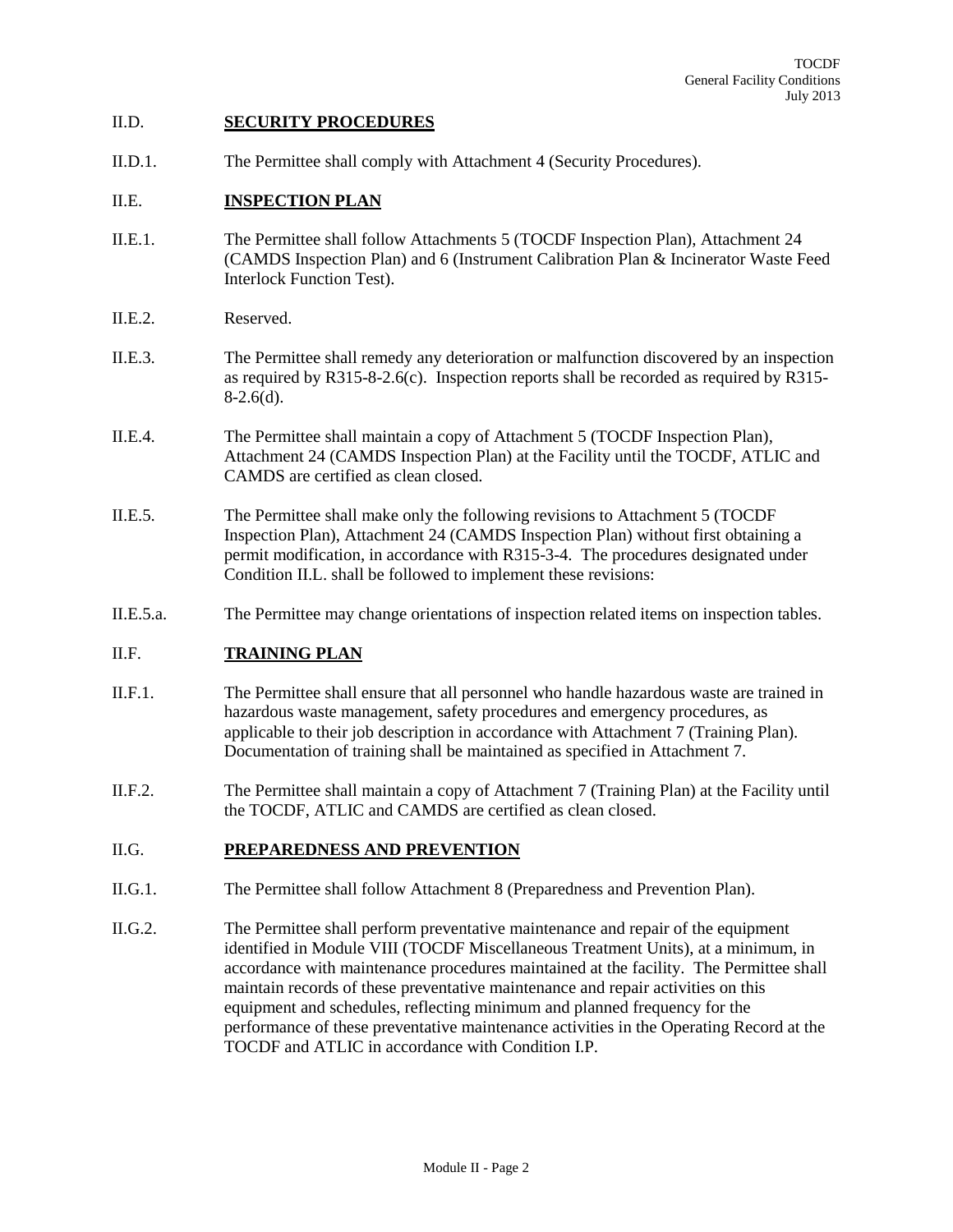# II.H. **CONTINGENCY PLAN**

- II.H.1. The Permittee shall follow the procedures outlined in Attachment 9 (Contingency Plan).
- II.H.2. If agent is detected in the TOCDF Common Stack, TOCDF MDB HVAC Stack, or ATLIC HVAC Stack and is confirmed, the Permittee shall implement Attachment 9 (Contingency Plan).
- II.H.2.a. For TOCDF Common Stack confirmed ACAMS alarms; the Permittee shall cease agent movement at the TOCDF, with the exception of container storage operations and storage and treatment operations in tanks.
- II.H.2.b. For TOCDF MDB HVAC Stack ACAMS alarms, the Permittee shall cease all process operations at TOCDF in accordance with Module X.
- II.H.2.c. For ATLIC HVAC confirmed NRT (ACAMS/MINICAMS) monitor alarms, the Permittee shall cease processing at the ATLIC.
- II.H.3. The Permittee shall not reinstate the affected facility (TOCDF or ATLIC) operations after shutdown under either Condition II.H.2. or shutdown as a result of a major explosion, as defined in Attachment 9 (Contingency Plan), unless the following has occurred:
- II.H.3.a. The Permittee has submitted a request to resume operations to the Director of the Division of Solid and Hazardous Waste accompanied by the following information:
- II.H.3.a.i. Detailed description of the accident/incident;
- II.H.3.a.ii. The cause of the accident as determined by the results of investigation of the accident;
- II.H.3.a.iii. The corrective action(s) taken; and
- II.H.3.a.iv. A copy of the notification received by the Permittee from the Chemical Materials Activity (CMA) that operations are authorized to resume.
- II.H.3.b. The Director of the Division of Solid and Hazardous Waste has provided the Permittee a written approval to resume process operations.
- II.H.4. Reserved.
- II.H.4. Future modifications of Table 9-2-1 or Table 9-2-2 of Attachment 9 (Contingency Plan) shall be submitted in accordance with R315-3-4.
- II.H.5. For TOCDF Common Stack ACAMS alarms at or above 1.0 SEL, the Control Room will initiate protective measures that shall include sheltering in place or evacuation. Both on-line TOCDF Common Stack staggered ACAMS must be in alarm at or above 1.0 SEL to require implementation of this contingency.
- II.H.6 For TOCDF MDB HVAC Stack ACAMS alarms at or above 1.0 VSL, the Control Room shall initiate the TOCDF site audible agent alarm (warbler tone), which notifies site personnel to shelter in place and await further instructions.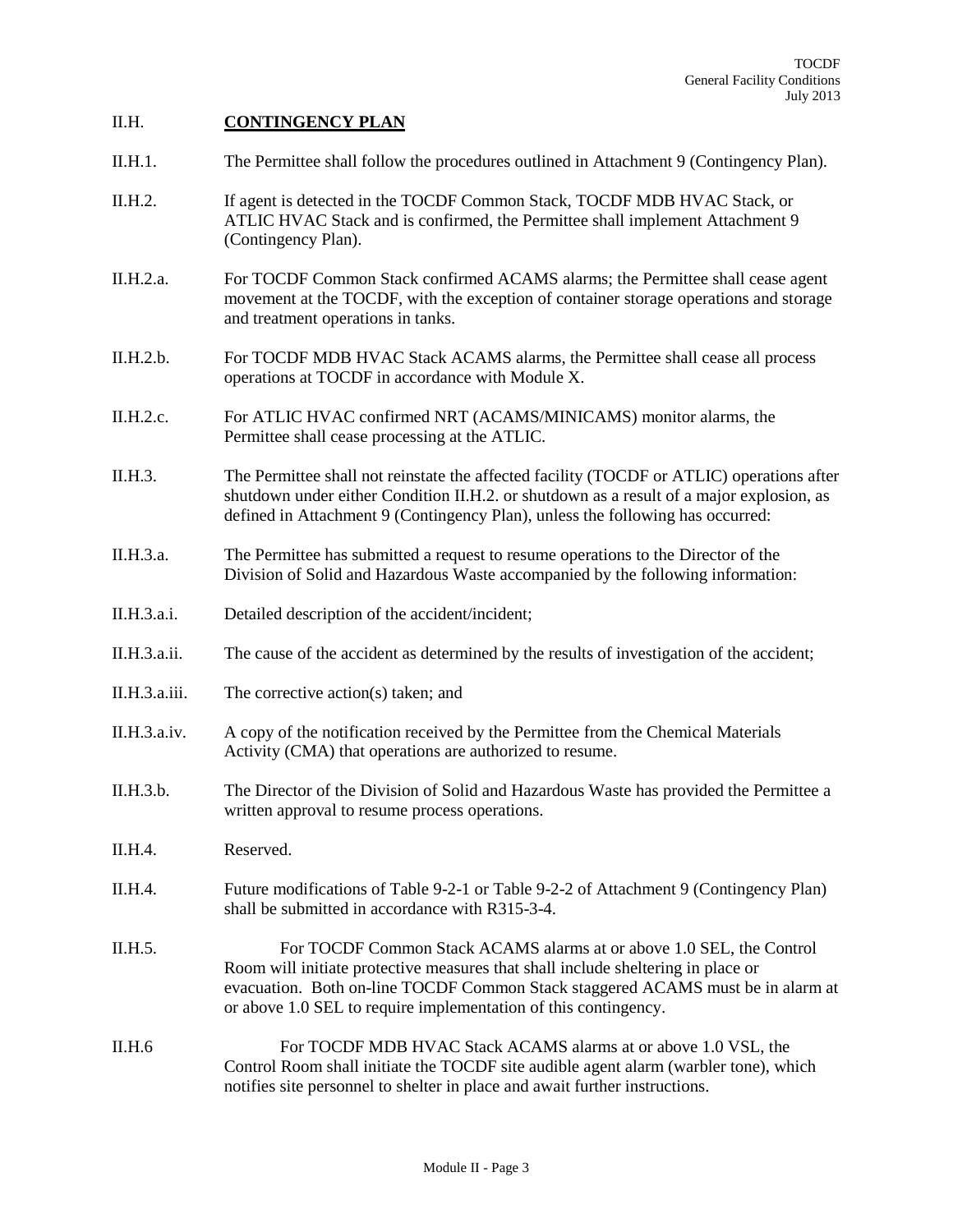II.H.6.a For the ATLIC HVAC NRT alarms, at or above 0.5 VSL for GA and 0.4 VSL for Lewisite, the ATLIC control room shall initiate the ATLIC site audible agent alarm (warbler tone) which notifies ATLIC personnel to immediately shelter in place and await further instructions.

# II.I. **RECORDKEEPING AND REPORTING**

- II.I.1. In addition to the recordkeeping and reporting requirements specified elsewhere in this Permit, the Permittee shall comply with the following:
- II.I.1.a. The Permittee shall maintain a written Operating Record at the Facility, in accordance with R315-8-5.3 [40 CFR Section 264.73(a) incorporated by reference] for all records identified in R315-8-5.3. [40 CFR Section 264.73(b)(1) through (b)(14) incorporated by reference]. CAMDS and TOCDF Operating records shall be maintained independently.
- II.I.1.b. The Permittee shall, by March 31 of each year, submit to the Director of the Division of Solid and Hazardous Waste a certification pursuant to R315-8-5.3 [40 CFR Section 264.73(b)(9) incorporated by reference], signed in accordance with R315-3-2.2, that the Permittee has a program in place to reduce the volume and toxicity of hazardous waste generated to the degree determined by the Permittee to be economically practicable; and the proposed method of treatment, storage, or disposal is that most practicable method currently available to the Permittee which minimizes the present and future threat to human health and the environment.
- II.I.1.c. The Permittee shall submit a biennial report covering the TOCDF, ATLIC and CAMDS activities to the Director of the Division of Solid and Hazardous Waste in accordance with R315-8-5.6 and R315-3-3.1(l)(9).
- II.I.1.d. The Permittee shall submit additional reports to the Director of the Division of Solid and Hazardous Waste in accordance with R315-8-5.8.
- II.I.2. All reports, notifications, applications, or other materials required to be submitted to the Regional Administrator shall be submitted to the State and Tribal Assistance Office, Assistant Regional Administrator to the EPA Regional address shown in Condition I.AA.3.
- II.I.3. All reports, notifications, applications, or other materials required to be submitted to the Director of the Division of Solid and Hazardous Waste shall be submitted to the address shown in Condition I.AA.2.

# II.J. **CLOSURE**

- II.J.1. The Permittee shall meet the general closure performance standard as specified in R315- 8-7 during closure of all TOCDF, TOCDF/EG&G managed Area 10 hazardous waste management units and CAMDS hazardous waste management units. Compliance with R315-8-7 shall require closure of each hazardous waste management unit in accordance with Condition II.J., Attachment 10 (TOCDF Closure Plan) and Attachment 25 (CAMDS Closure Plan).
- II.J.2. All secondary waste generated during the processing of Agents GB, VX, and Mustard shall be processed by the Permittee prior to the completion of closure of TOCDF.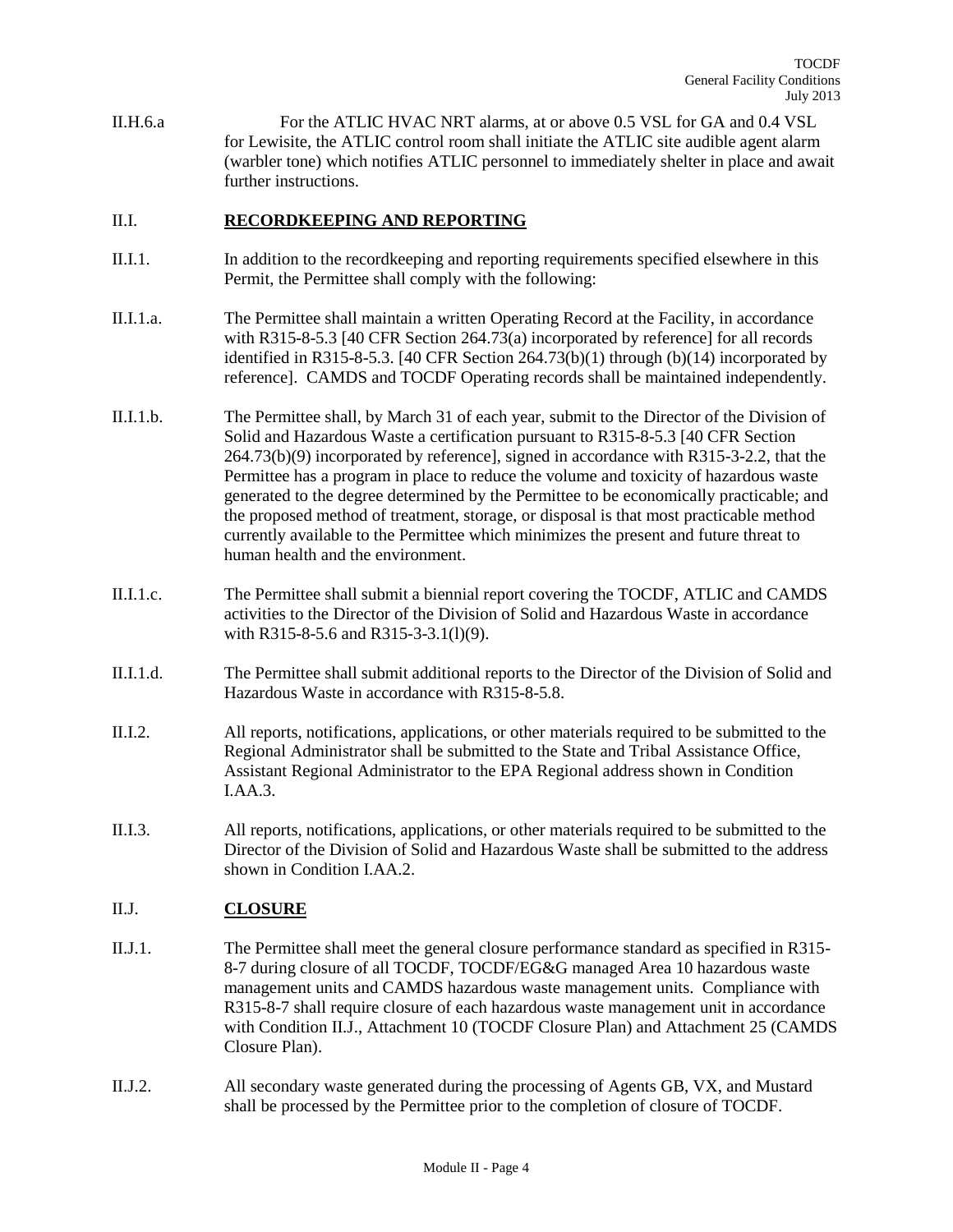- II.J.3. All secondary waste generated during processing of Agents GA and Lewisite shall be processed by the Permittee prior to the completion of closure of TOCDF.
- II.J.4. Reserved.
- II.J.5. The Permittee shall decontaminate or dispose of all TOCDF, ATLIC, Autoclave, DVS and DVSSR equipment as specified in Attachment 10 (TOCDF Closure Plan) and Attachment 25 (CAMDS Closure Plan).
- II.J.6. The Permittee shall provide certification statements that all TOCDF and TOCDF-Operated hazardous waste management units (i.e., at Area 10 and CAMDS) and the overall TOCDF facility have been closed in accordance with the applicable specifications in Attachment 10 (TOCDF Closure Plan)and Attachment 25 (CAMDS Closure Plan) as required by R315-8-7.
- II.J.7. The Permittee shall notify the Director of the Division of Solid and Hazardous Waste of TOCDF's final closure at least 45 calendar days prior to the expected date of the MPF treating its final volume of waste. Final closure must begin no later than 30 days after the final volume of waste is treated in the MPF.
- II.J.8. In the event that any hazardous waste management unit cannot be clean closed by removing hazardous waste, hazardous waste constituents, contaminated subsoil, and any contaminated groundwater as specified in Attachments 10 and 25 (Closure Plans), the Permittee shall submit the modified closure and post-closure plan for that hazardous waste management unit to the Director of the Division of Solid and Hazardous Waste, as a permit modification request, in accordance with R315-3-4, within 30 calendar days of the date that the Director notifies the Permittee in writing that the unit shall be closed as a landfill, in accordance with R315-8-7.
- II.J.9. Within 90 calendar days of the Permittee's receipt of the written approval from the Director of the Division of Solid and Hazardous Waste, in accordance with R315-3-4, of the modified closure plan and the post-closure plan required by Condition II.J.8., the Permittee shall close the hazardous waste management unit in accordance with the approved plans.

# II.K. **CLOSURE PLAN - COMPLIANCE SCHEDULE**

II.K.1. The Permittee shall close the TOCDF facility (i.e., TOCDF, Area 10 and CAMDS) in accordance with the schedules appearing in Attachment 10 (TOCDF Closure Plan) and Attachment 25 (CAMDS Closure Plan).

# II.L. **EQUIVALENT MATERIALS/INFORMATION**

II.L.1. For certain equipment, materials, or minor information specified in this Permit and documents listed or described in Attachment 3 (Sampling, Analytical, and QA/QC Procedures) and Attachment 23 (CAMDS LMQCP) that do not affect the analytical methods in the documents listed or described in Attachment 3 (Sampling, Analytical, and QA/QC Procedures)or described in Attachment 23 (CAMDS LMQCP) the Permittee is allowed to use the equivalent or superior equipment, materials, or minor information. Use of such equivalent or superior items shall not be considered a modification of the